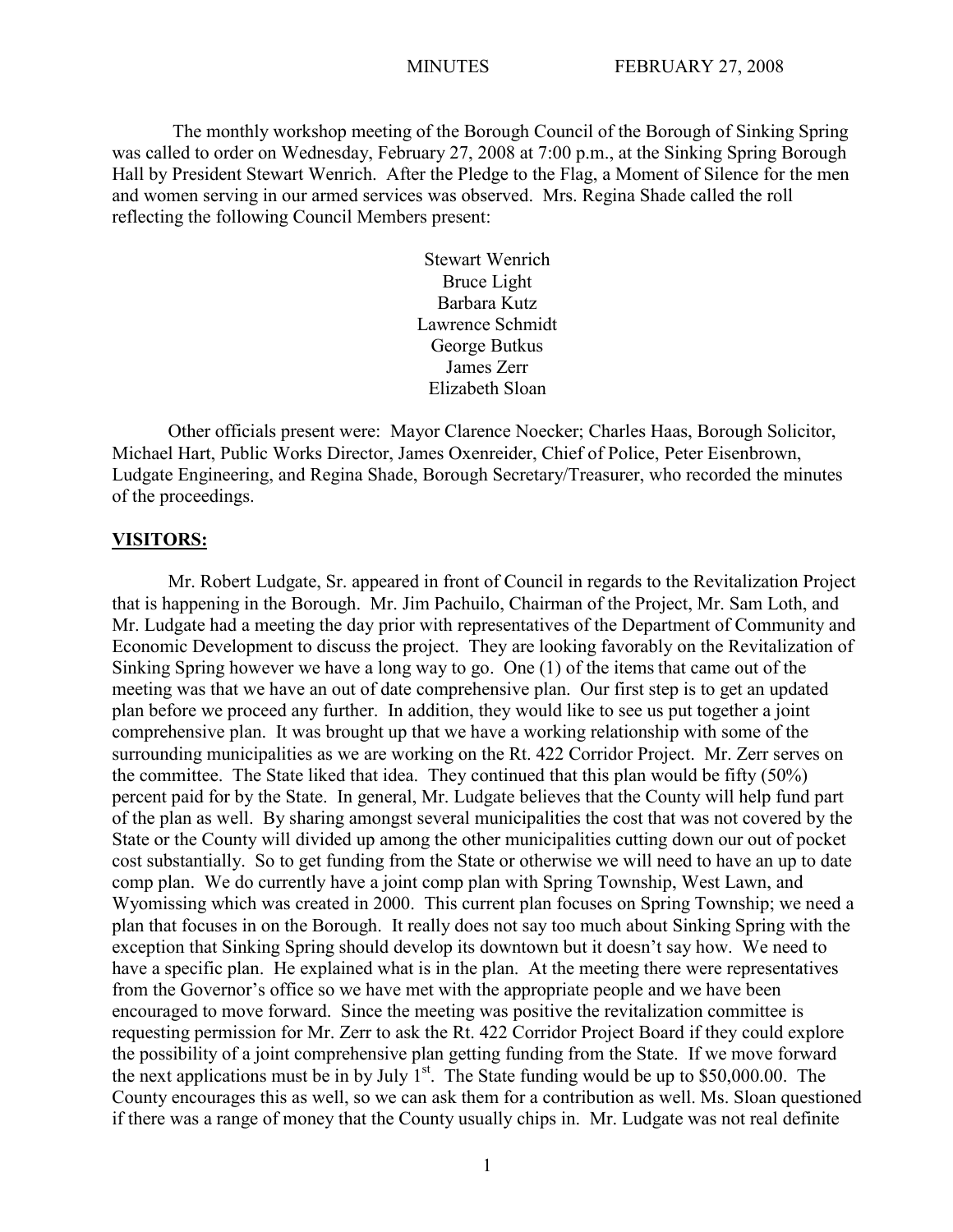# **VISITORS (cont'd):**

on an amount. He can certainly find out but at this point we are looking just for permission to see if there is interest and then we will come back and learn what the cost to the Borough would be. Ms. Sloan wanted to know what the cost would be up front. She does not have a problem pursing it but she would like to know the cost. Mr. Ludgate stated that once we know the scope of the project and who will be involved then we will know the cost. Mr. Ludgate feels the County would come up with half the local share; he believes they have done that for other municipalities. He continued then the remaining cost would be paid by the contributing municipalities. He feels it should be a light burden. Mr. Butkus questioned exactly what is covered in the comprehensive plan. Mr. Ludgate said in broad terms the comp plan takes a look at where you are, what goals you have, and what strategies you might have to reach those goals. One (1) of the major goals of everyone in the corridor would be the flow of traffic on Penn Avenue which would include the bottleneck in Sinking Spring. That was a big issue that was discussed at the meeting with the State. This would open up economic development right here in the Borough but in addition, it would help the businesses and industries to the west that ship through here and those that commute to the City of Reading. Mr. Butkus questioned if it will address infrastructure. It would. He proceeded to talk about SWOT Analysis. This stands for strengths, weaknesses, opportunities, threats. Mr. Ludgate stated the comp plan can be open ended on how far it goes but in general it identifies where you are, what your goals are, and how to get there. Ms. Sloan questioned if this corridor project isn't PENNDOT'S problem. Mr. Ludgate explained that there is a ten (10) year program and how it works. He said more often than not, you receive nothing. Another issue that is of concern is getting right of way. This would be for the moving of traffic and for pedestrian traffic. The intersections are not at right angles which makes it very difficult to cross the street. We have a real problem. A discussion ensued. Mr. Ludgate stated they have met with the Chairman of the Berks Economic Council. He explained about the project in Hamburg. Ms. Sloan wanted to know in the past years how often we have applied for PENNDOT money? Mr. Ludgate did not know however the task force did ask for money for their project and it was received. Mr. Zerr and Mr. Ludgate met with PENNDOT over a year ago and they were all in favor of this project moving ahead. The concept is a long way from being on the board. There are no specific lines drawn but the thoughts of right angle crossings are the concept. Once again, all he is looking for is permission for Mr. Zerr to explore the possibility of a joint comprehensive plan with the members of the Rt. 422 Corridor Project. Mr. Schmidt asked what happens if the other municipalities don't want to go along with this. Mr. Ludgate said it will mean it will be more difficult to get the State funds. The first monies go to those municipalities that form joint plans. Mr. Schmidt stated that these other areas might have a plan already. Mr. Ludgate agreed however, we are looking for a joint plan of the corridor members. It not the whole area just the corridor. Mr. Francis Butkus wanted to know not in dollars but the percentage the Borough would need to come up with if this was all to happen. Mr. Ludgate said it is a difficult question to answer as we don't know exactly how much the County will give. Mr. Ludgate stated assuming the County would give 25%, the State would give 50%, the other 25% would come from the three (3) Boroughs, and three (3) Townships involved with the Corridor project. Mr. Butkus questioned how long it takes to prepare a joint comprehensive plan and the other was in broad range terms what would the cost be for the study. Mr. Ludgate stated the quickest it could be done would be about six (6) months and should stretch no more than one (1) year. The cost should be \$100,000.00 but if the State matches it could be done for less. Mr. Ludgate explained what goes into the plan. Mrs. Shade stated that we will need to do a new comprehensive plan she believes within the next year and half as she was under the impression that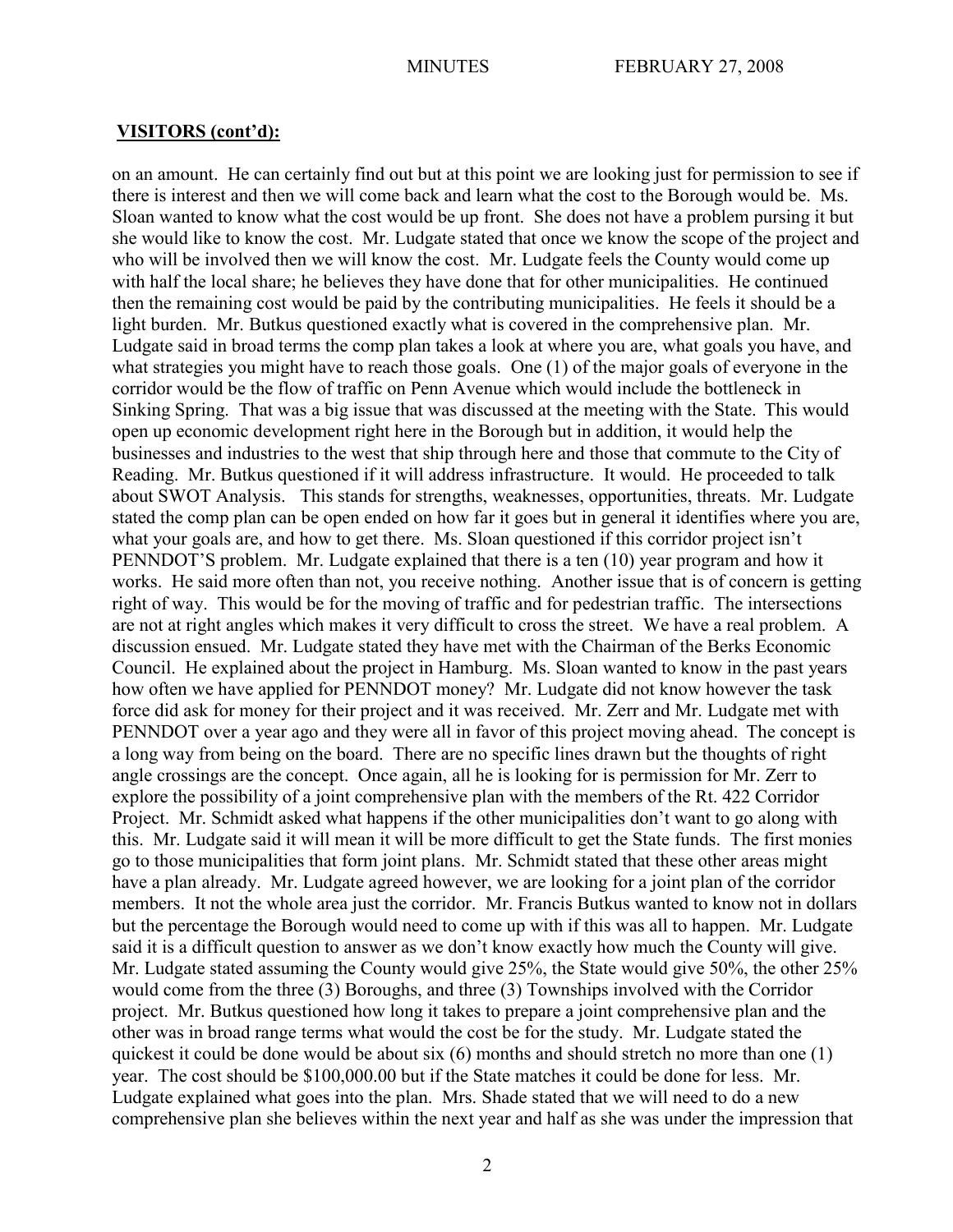# **VISITORS (cont'd):**

must be done every ten (10) years anyway. Mr. Ludgate stated that was a good point. This is exactly how this came about at the DCED. The DCED wanted to see our most recent comp plan however the plan we currently have was created in 2000. The DCED said we needed to update our plan and then bring that plan to them. Ms. Sloan questioned if we move ahead and authorize Mr. Zerr to move ahead are we looking for these other municipalities to buy into this. Mr. Ludgate stated that if they say yes, we would have a joint contract. He continued to explain how the process would develop. Mr. Zerr said he is just taking this as a consideration to the corridor as a possibility. This would allow us to step two (2). It is just permission to make a connection. No commitment to anything. Mr. Wenrich stated we aren't asking for funding. Ms. Sloan questioned Mr. Zerr on his feelings if these other municipalities will be interested in this type of thing. Mr. Zerr feels there will be. A brief discussion ensued about the Corridor project. Mr. Schmidt made the motion to allow Mr. Zerr to go the Corridor project group and inquire if they would be interested in doing a joint comprehensive plan; seconded by Mr. Light.  $AYES - 6$ ,  $NAYS - 0$ ,  $ABSTAIN - 1$  (Mr. Zerr); motion carried. Mr. Ludgate volunteered to meet with any Councilperson or group of Councilpeople who would like more information about the Revitalization project and everything that goes into it.

# **BUSINESS:**

The first item on the agenda was the handbook. Mr. Butkus had a few questions. Mr. Butkus questioned the addendums he thought were passed over the past two (2) years. One (1) pertained to employees going to fires and the second had to do with salaried employees. The fire issue addendum we have however we do not have a signed form. Mrs. Shade was not directly involved with this and was not sure which one was the actual addendum. Mr. Butkus felt we passed it along with Mr. Zerr however Mr. Zerr stated he was not sure where it stood after that either. Mr. Light thought he and Mr. Hart sat down and drew something up. Mr. Hart stated he didn't but he has three (3) different copies of the addendum however none of them were signed. He had the same question of the salaried people as well. He continued, as he read through the manual he had questions about vehicle equipment use. He said he thought this didn't really need supervisory permission as much as Council's permission. He continued what happens to the insurance. Mrs. Shade stated that the handbook was based off another municipalities' book. After we made our additions and subtractions, the book was sent to Mr. Fitzpatrick for his review. Mr. Fitzpatrick sent it to the legal department in his firm that handles personnel matters and they reviewed and corrected the entire work making it compatible with the current laws. Mrs. Shade continued that some of these questions might be better addressed by Mr. Fitzpatrick and since he was not at the meeting we could defer till a later time. A discussion ensued as to whether or not we want to allow Borough employee's to use Borough equipment at all as it opens the Borough up to all types of liability. Mr. Wenrich requested Mr. Butkus write down his concerns and forward it to Mr. Fitzpatrick and Mrs. Shade. Mrs. Kutz found some typos. She had a question on the absenteeism portion. She feels it should read an employee needs a note for three (3) consecutive days. Mrs. Shade stated there was some concern that an employee could take off every other day and would not need a note. She continued that we are looking at every possibility. It was decided three (3) consecutive days or five (5) occurrences. Another question pertained to conferences. It says the Borough will pay for food. She feels there should be a cap on what they can spend for food. She thought a dollar limit should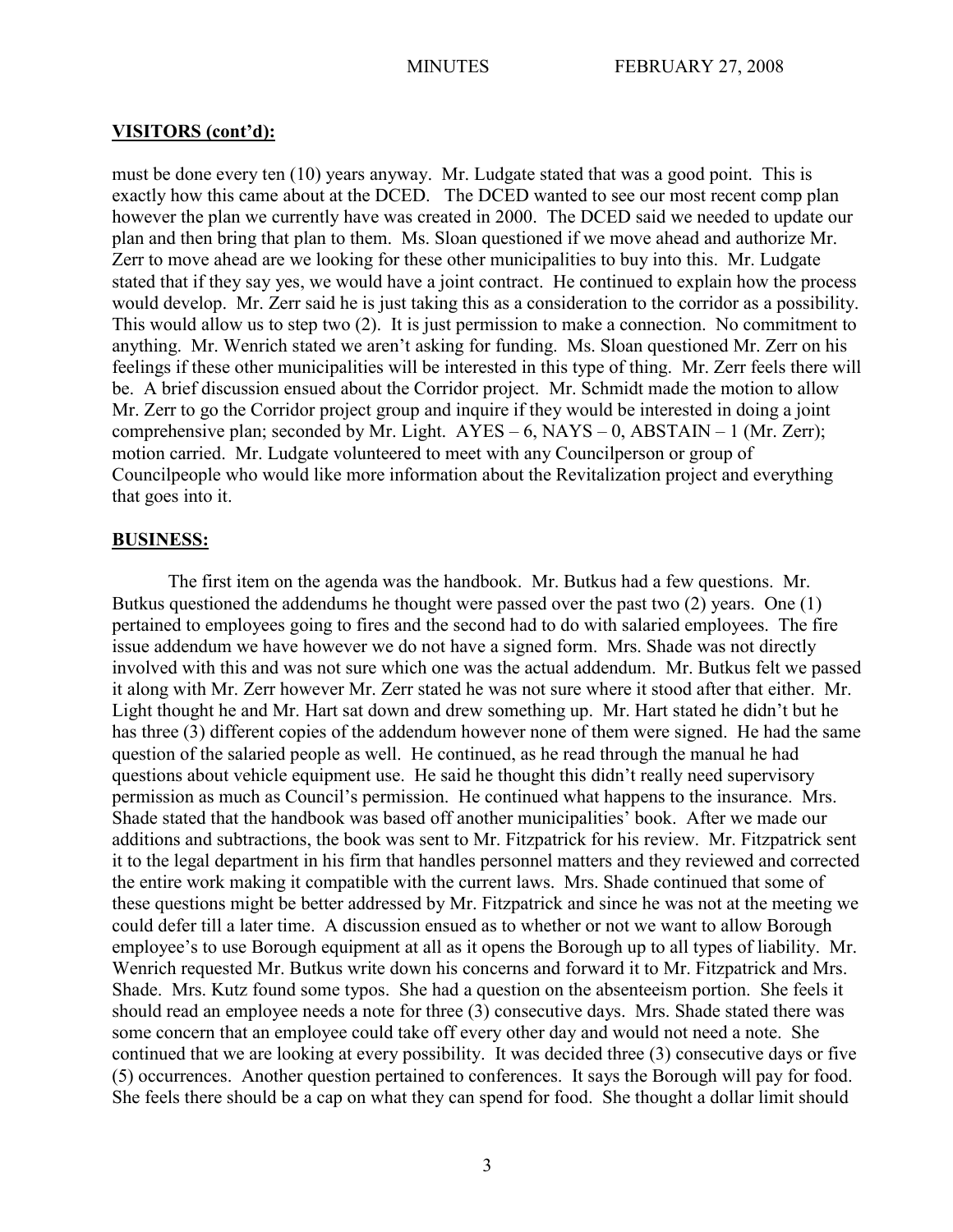be established. Ms. Sloan stated it is usually like \$25 a day. She also does not want alcohol included. Mr. Wenrich stated if it is an all day conference or an overnight conference he feels it should be \$35.00. A discussion continued on this topic. Mr. Wenrich stated again to put that in an e-mail. Mr. Butkus stated it says no where that employees can attend these seminars with Council approval. Mrs. Shade stated that at times things come up. We try to let everyone know. Mr. Butkus said he feels we don't need to send every street worker to every seminar. Mrs. Shade stated what about leaving it up to the discretion of the supervisors. Mr. Butkus said with no disrespect to the supervisors Council is responsible for the money and how they spend it. Ms. Sloan stated well you can send them to these classes and then they move on. Mr. Wenrich stated you can't control that. Mr. Wenrich kindly asked that these points be placed into e-mail format again. The next item was a mistake; it should have read a minimum of five (5) years of service instead of maximum. She questioned shouldn't the pay periods be mentioned in the book. Mrs. Shade stated currently our week runs Sunday to Saturday but Mr. Hart would like to change them. Mrs. Kutz would like to see in stated in there. Mrs. Shade stated this handbook is not in stone. Mr. Hart stated along with Mrs. Shade that this will be changing as different situations rise to the top. This was just a starting point. Mr. Hart would like to see the week start on a Monday and end on a Sunday. Mr. Butkus made a motion to start the week on a Monday and end on a Sunday and keep the pay cycle at every two (2) weeks; seconded by Mr. Light.  $AYES - 7$ ,  $NAYS - 0$ ; motion carried. Vacation time and seniority was next. Mrs. Kutz thought we discussed about having employees hand in their vacation time at the beginning of each year. It is not based on seniority. Mrs. Shade explained if two (2) people come to you on the same day and wants the same day off, the person with seniority will get the day. However if someone puts in for the time first and then someone with more seniority wants that day off, that is too bad, the person who made the request first gets it. However, once again, we do need to address the situation if two (2) people want the same day and request at the same time, the one (1) with seniority will prevail. Ms. Sloan feels that is fair. The next item was vacation time. A discussion ensued on this topic and when an employee is allowed to start taking their vacation. Mrs. Shade explained that an employee receives four (4) personal days a year and depending on when they start they are prorated. On the first anniversary of their date of hire they are able to take their vacation. Mrs. Kutz stated it also states that no vacation can be taken in their first six (6) months of employment, this should say within their first year. Mrs. Shade stated that is true however what has been done in the past is we do advance them if needed however if they chose to leave we will withhold the money from their last pay. A discussion ensued. Mr. Wenrich stated to get Mrs. Shade any changes they would like to see and she will forward it to Mr. Fitzpatrick. Mr. Wenrich stated this is a work in progress and has been two (2) years in the making.

The next item was the new sewer software package. Mrs. Shade explained that after waiting for 21/2 years for Weidenhammer to get the new software package, they have chosen not to move forward with this program. We received our \$600 check back for the license. She continued that we are moving ahead and looking at some other different packages. We have talked to one (1) company based out of North Carolina and we have had a meeting with a local company as well that many of our surrounding municipalities use. In addition, this company also carries software that would be of benefit to our Public Works Director. It is very user friendly and Window's based. Ms. Sloan questioned that Weidenhammer had our money for two (2) years. Mrs. Shade stated that was for the license that was all. Ms. Sloan questioned if we would be entitled to interest on that money. Both Mr. Wenrich and Mr. Butkus stated not really. We had software to use and you are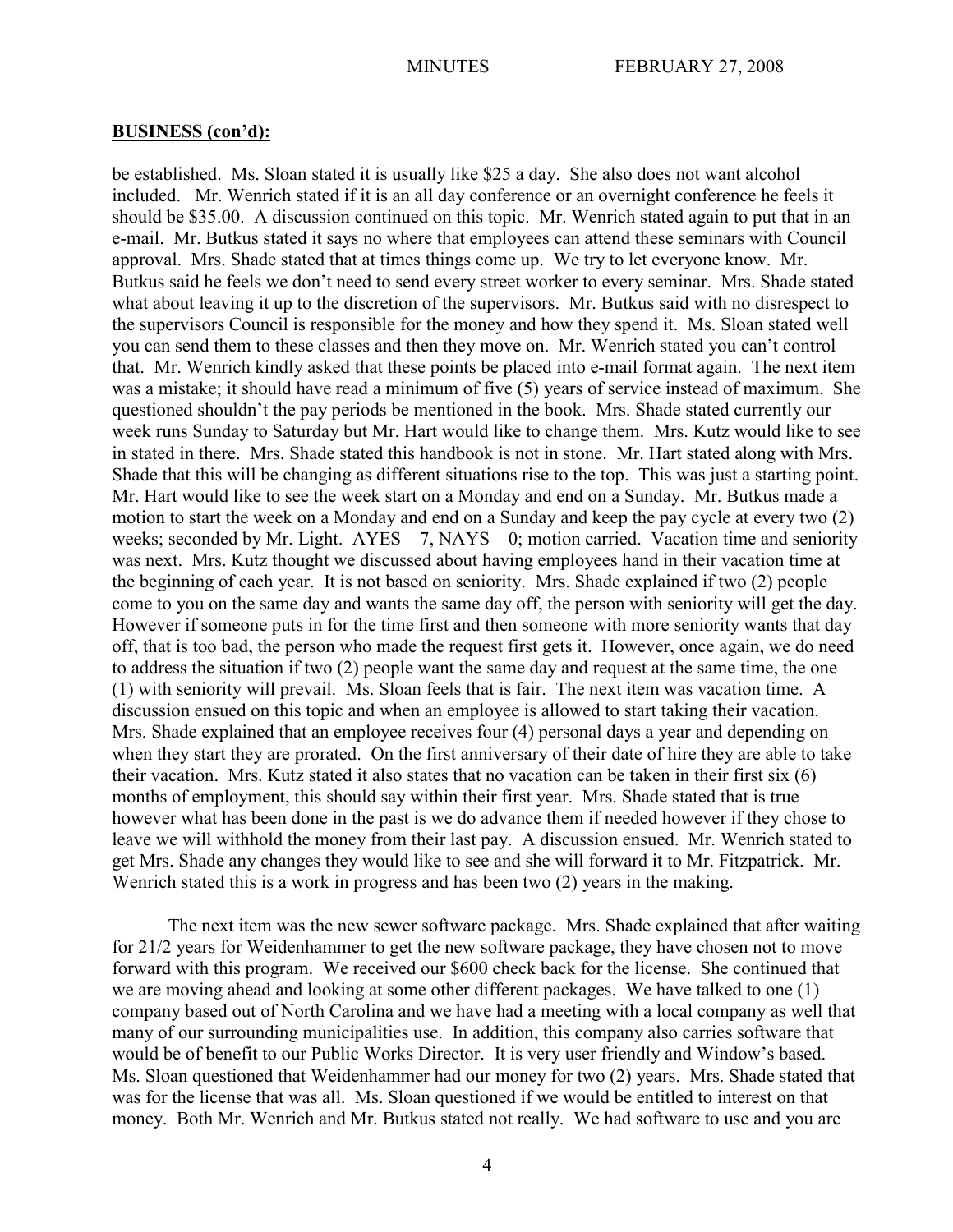not actually buying the software. You are buying the legal permission to use the software. Mrs. Shade stated she did not know the particulars however they are not selling that anymore. Mr. Wenrich asked Mr. Butkus to get together with Mrs. Shade to review this information.

The next item was the Ordinance information needed for the purchase of the new fire vehicle. Mr. Haas stated that Mr. Fitzpatrick sent out an e-mail to everyone as well explaining his opinion on how to move ahead with this. Proposals came in from Commerce Bank, M&T, National Penn, Leesport, and Susquehanna. National Penn and Susquehanna offered the best loan terms. The terms were on a ten (10) or eleven (11) year basis are very similar. Susquehanna offered a 3.99% fixed for a ten (10) year term. National Penn offered a 4.03% for an eleven (11) year term. National Penn had a bit of a different payment plan. They had interest payments to be made every six (6) months and annual principal payments. Susquehanna had interest payments every three (3) months and monthly principal payments. National Penn also offered an option of a 3.91% fixed term for seven (7) years with the same repayment schedule. Mr. Fitzpatrick made the recommendation for the seven (7) year term at the lower interest rate if the Borough feels they can make those payments. Ms. Sloan questioned what Susquehanna's rate were on the seven (7) year loan. Mr. Haas stated that did not offer that. Ms. Sloan wanted to know if we could explore going back to Susquehanna as she feels that do a lot of business with them. Mr. Haas stated no. Ms. Sloan questioned if it wouldn't be worth a phone call. Mr. Haas stated if we wanted to restart the process all over we could to that. Mrs. Shade explained that we would need to start all over again. Mr. Zerr said we would have to go out for another RFP. Mrs. Shade stated Mr. Fitzpatrick was looking for Council to vote on this as it needs to go into an Ordinance that will need to be advertised and sit open. We are looking to take delivery of the fire equipment the beginning of April, so we will need the money shortly. Mr. Haas stated that Susquehanna only bid on one (1) of the options. Ms. Sloan stated that they bid lower on the ten (10) year loan. She continued so maybe they could be lower on the seven (7) year and that would mean less money out of our pockets. Mr. Haas passed out Susquehanna's proposal. Mrs. Shade stated that we could open it up again however we would need to open it up to everyone. Mr. Haas stated that Mrs. Shade was correct; we would need to start the process up all over again. Mrs. Shade stated she is concerned if we don't take one (1) of these proposals and we open it up again, we won't have the money to take possession of the truck. Mrs. Kutz asked Mrs. Shade which of the proposals did she like. Mrs. Shade preferred the seven (7) year loan with National Penn. She explained that she likes the semiannual payments; it is easier for payments as well as budgeting. In addition, since the tax money starts only coming in March, it will be easier to make the payments after we start getting the money in. The fire company will like to pay their loan off in four (4) years on less, Mr. Zerr said. Ms. Sloan said going forward from this time on she would like us to go back to the original bidder and ask them if they can do better. Mr. Wenrich stated you can't do that. You must follow the specs. You can't change it. Someone questioned how the RFP went out. Mrs. Shade stated it went out for \$250,000, \$300,000 and \$400,000.00. Mr. Schmidt questioned how much is the loan? Mr. Wenrich stated not to exceed \$400,000.00. The truck is \$182,500.00 however there is an issue with the exhaust system. He explained what the problem is and that we needed to change the exhaust on the truck. KME e-mailed the committee that FORD has told KME that if they alter the exhaust system they will not honor the warranty. So, we will not be able to change where the exhaust system is at so that means there will be no additional money needed. That means we will be getting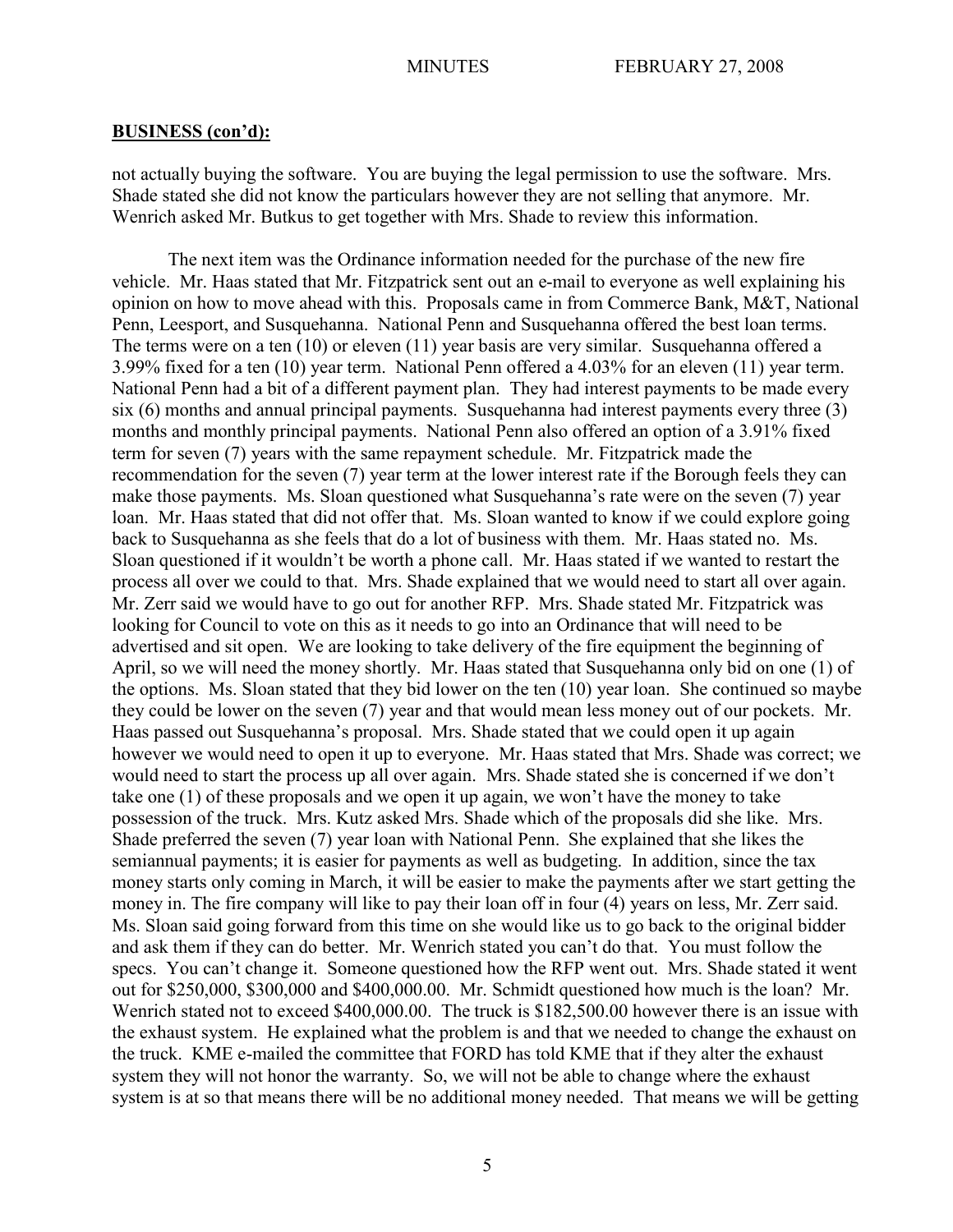a credit of some type. They also believe they have a way around the exhaust problem as well. Mr. Weaver stated that he heard the Feds were going to drop the interest rates the following day and that maybe we should consider that before we do anything. Mrs. Shade stated that we put out an RFP on this. That is a request for proposal, that means what each bank can give us. We can do it again however the problem is we are running out of time. We need to create an Ordinance; the Ordinance must be advertised and lay open for a period of time before we can adopt it. We are to take possession of the truck the beginning of April, so we don't have the time to do another RFP, adopt an Ordinance, and then take possession of the truck if we don't decide tonight on which bank to use. Mr. Weaver questioned that we can't just go back to that bank. Mr. Haas stated no, we need to go back to every bank. Ms. Sloan stated maybe we could lean a bit on the banks. Mr. Butkus stated no, this is like a contract. Ms. Brenda Messina questioned why would we take out a loan if we have the pole building and the truck already in the budget? She questioned how much money are we going to be spending on interest for money that is already in the budget? Mr. Hart questioned if this was a loan or a line of credit. Mr. Butkus stated it sounds like a loan. (It was hard to hear as everyone was talking). Mrs. Shade stated when we started this she brought just the \$182,500.00 to the table however at the last Council meeting it was decided to look into doing the Codification which is about \$100,000.00. Mr. Haas said that is the way he understood it as well. Mr. Haas said that there is no where does it say that you must take all the money. Mr. Butkus stated you must pick an amount. Ms. Messina questioned was there something about why we were going to borrow this money wasn't there some type of stipulation. Mrs. Shade stated that if you borrow over \$125,000 you must go to the DCED for their approval. Mrs. Shade stated you will be paying a few thousand dollars to go to the DCED now and if you borrow more later on, you will need to go back to the DCED again. Mr. Wenrich stated if we go for the \$200,000.00 could we throw it back to Mr. Fitzpatrick to see if this would change anything. We need to ask for \$250,000.00 as that is what we bid. Ms. Messina questioned why not take the \$250,000 and then use that for the rest of the things that are needed like the air conditioning. Mrs. Shade stated that the air conditioning was not in the budget. It is roughly \$20,000 for a dual system. Mr. Light made a motion to borrow \$250,000.00 from National Penn Bank for a period of seven (7) years for a rate of 3.91% pending Mr. Fitzpatrick finding out that we can do this; seconded by Mr. Schmidt. Mr. Haas does not feel this will be a problem. Mrs. Kutz questioned if there is anything that we would like to do that was not budgeted. Mrs. Shade stated we were talking about the Codification; however that would be about \$100,000.00 more or less. This will require bringing in an outside company to do this. The last time this was done was in the 1980's or early 1990's. We tried to do it in house but it is way beyond us. Mr. Wenrich asked for a roll call vote.  $AYES - 6$ ,  $NAY - 1$  (Mr. Butkus); motion carried.

The next item was the new fee schedule. Mr. Hart stated this is something we have been battling for a while. Some of the fees we are currently charging do not cover our cost to do the inspection. Jackie from Ludgate and Mr. Hart are putting something together and will propose it to Council when completed. A discussion ensued about some of the items and why we need to pull permits for some things. Mr. Hart stated it is for safety reasons. Our plumbing permits are handled by Kraft Code Services. Currently Kraft Code Services does our plumbing, mechanical, and electrical. We need to keep it that way until Mr. Hart gets certified. In addition, Mr. Hart would like to ask Kraft to do our accessibility reviews and inspections as well. Currently, it must go up to L&I in Harrisburg; however they are trying to get out of doing local inspections. This is part of our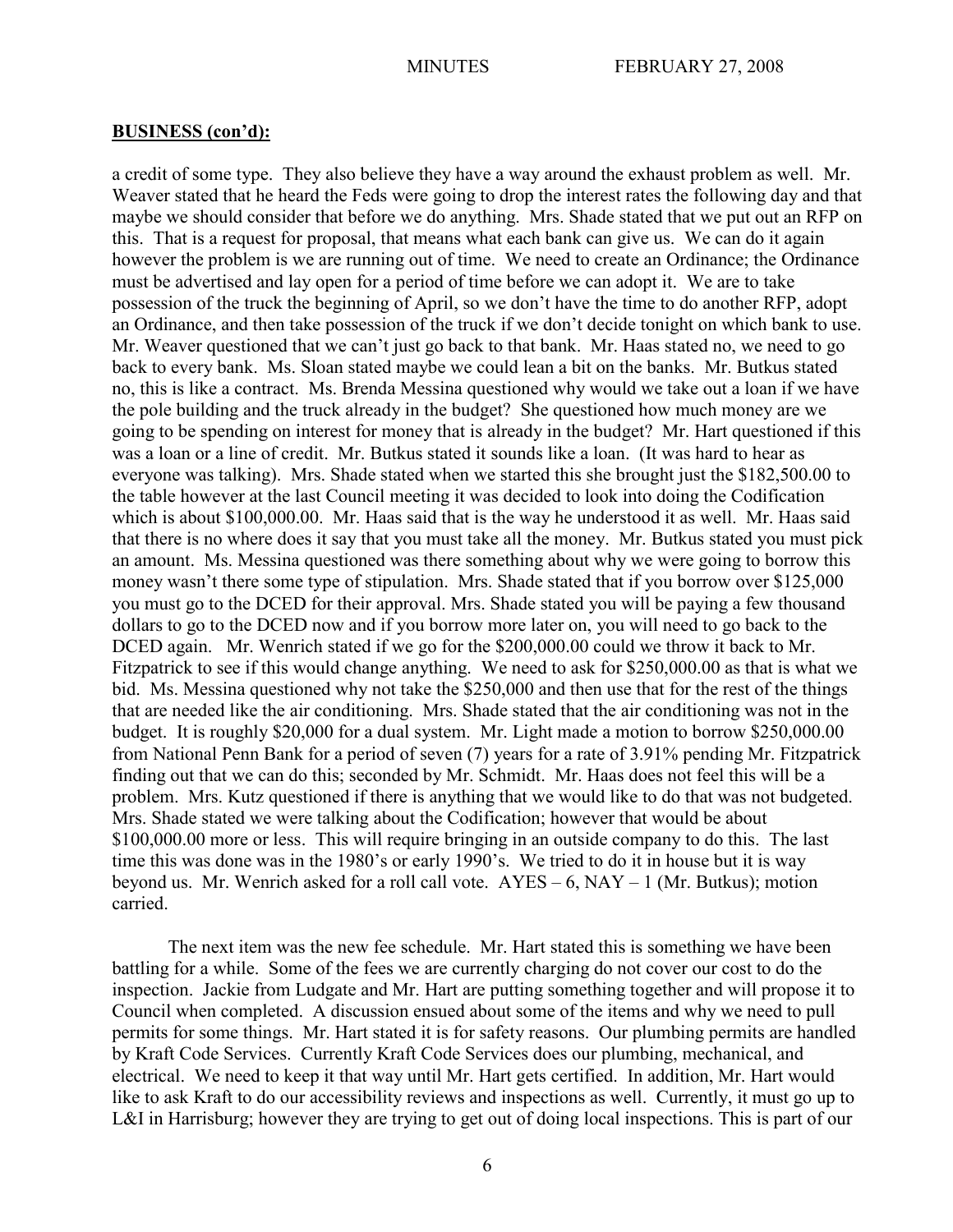fee structure problem. Their fees are slightly higher so that needs to get corrected as well. A discussion ensued about pulling permits for things and who should pull the permits and why are permits needed. Mr. Butkus questioned if you have a licensed plumber install the equipment why would an inspection be needed; they should know what they are doing. Mr. Hart said yes, they are licensed plumbers but they take short cuts. There are builders out there and since he has been doing this, these contractors do take short cuts. Mr. Eisenbrown added just because you hire a licensed plumber that doesn't mean the licensed plumber will be coming. He could be sending a journeyman. The licensed plumber might not ever step a foot on that property. A discussion ensued as to what would happen in an emergency. Mr. Peter Eisenbrown explained that if an emergency happens over the weekend, a licensed plumber would know the first thing he needed to do on Monday morning was call the Borough for the permit. The normal contractor will know that they need to get permits. In this day and age, a contractor worth his pay will know when and if a permit is needed. They can no longer plead ignorance. The homeowner should be aware of what permits are needed as well. Ms. Sloan thought that maybe we could put this information in our newsletter. It was also thought that it could be added to the website. Mr. Hart said currently we are putting applications on the website for various permits and a brief description of when a permit is needed. Another discussion ensued and Mr. Eisenbrown said that pulling a permit is for safety reasons, to make sure gases aren't entering the dwelling or that decks are secure, those types of things. It is not to make money.

The next issue was to appoint the Building Code Official. Currently Ludgate does this for us however Mr. Hart did pass the test. Mr. Butkus made a motion to appoint Mr. Hart as the Building Code Official and having Ludgate Engineering as the backup; seconded by Mr. Light. AYES – 7, NAYS – 0; motion carried.

The next item was the sewer committee applicants. Mrs. Shade stated she received one (1) letter from Mr. Les Weaver along with a verbal request from Ms. Brenda Messina. This is for the study questioning if we should turn the Authority into a working Authority. Mr. Butkus made a motion to hire the two (2) applicants and to run the ad again this coming weekend; seconded by Ms. Sloan.  $AYES - 7$ ,  $NAYS - 0$ ; motion carried.

Mr. Light questioned a report that was placed in his box from ARRO. There was a \$6,300.00 problem. According to Mr. Butkus we will not be paying this at all. The company that did the televising was bought out by another company after the project was bid. They submitted the bill to which ARRO said there were errors and to resubmit a corrected bill; however no bill was resubmitted. We are going to deduct this from what we are to pay them.

The next issue was the appointment of the part time police officer. Mr. Zerr said that the Safety Committee requested the hiring of a part time police officer. Mr. Zerr made a motion to hire a part time officer, Nicholas Calabria, at the rate of \$16.28 per hour; seconded by Mr. Schmidt. AYES – 7, NAYS – 0; motion carried.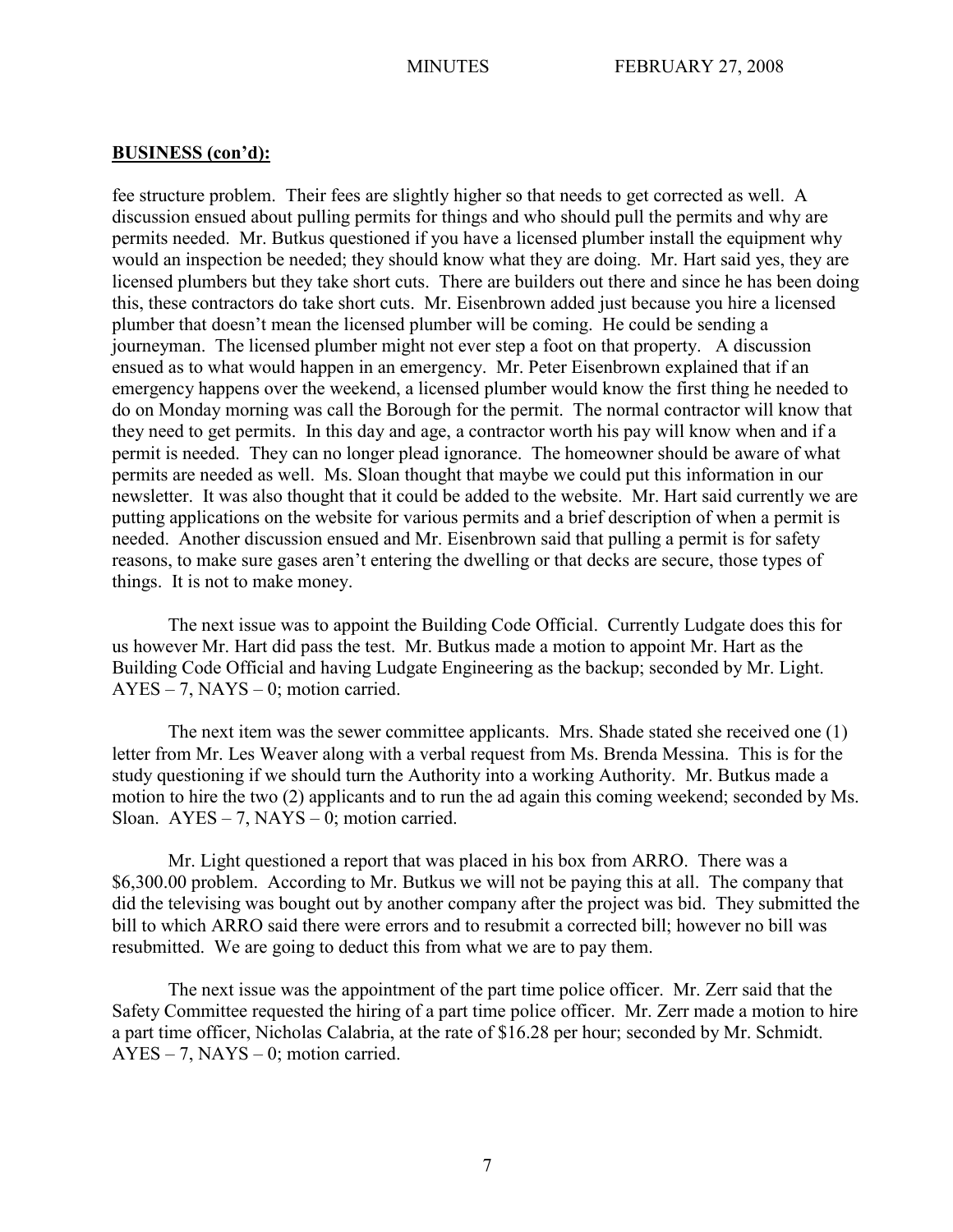Mr. Zerr stated at the Safety Committee meeting it was discussed about replacing one (1) of our vehicles. This is the year that we do that. It was between two (2) vehicles; one (1) being a four (4) wheel drive and the other a cruiser. The committee decided on a 2008 Dodge Charger Police Cruiser. The proposal is together. They are looking for Council's approval to move ahead. The only thing this proposal does not include is the radio but we do that here. They would like to award the contract to Warnock. Mr. Schmidt questioned if this includes the stripping. Mr. Zerr said it will be included. Chief Oxenreider said last time it went up to Richland. Mr. Zerr stated this is actually under budget. Ms. Sloan questioned when the 2008 will go down in price. Mr. Zerr stated it is under the State contract. This means it is irrelevant. The price is as low as we can get it. Mr. Zerr made a motion to authorize the purchase of the Dodge Charger (2008) from Warnock at a cost of \$30,516.00; seconded by Mr. Schmidt. Mr. Wenrich called for a roll call vote. AYES – 7, NAYS – 0; motion carried. Mr. Wenrich questioned if the cameras for the cars were in yet. Chief Oxenreider stated no, he was holding off till we ordered the car as there is a special camera for the Dodge Charger.

The ALCO sensors were not in the PA Bulletin. A County Detective is checking into this; but it should be in the next PA Bulletin. MADD will pay for the ALCO sensors.

Mr. Zerr assured Council that our fire department along with the County has the foam that will be able to fight ethanol fires.

We currently have a resolution about charging for services and equipment to clean up after an accident. This resolution is being challenged. That is nonbinding. They have taken the FEMA schedule along with the fee schedule from another fire department. They would like to put both of these together and come up with a schedule for us to use. They would like to create an Ordinance. This will be turned over to Mr. Fitzpatrick to create the new one. It covers all costs including signs, employees, etc.

# **PUBLIC COMMENT:**

Mr. Francis Butkus invited Council to attend any of their meetings. They are opened to the public. He continued to explain about the expansion and the cost. He stated we have waited and our \$4,500,000.00 project will now cost us \$5,500,000.00. He continued that what the Authority has started is going to be needed to be done, one (1) way or another. He wants Council to untie their hands. He reminded Council that there is an election coming up. Mr. Wenrich stated we just got the independent study back last month for everyone to look at. It is not that Council is turning "a deaf ear" or a "blind eye" but they are doing their due diligence. Mr. George Butkus was hoping that Council would consider moving ahead with the design phase and either put in or take out the clarifier as necessary. He would like to allow them to move ahead with the process as they will need to get submitted to the State for their approval as well. He wants it to keep moving. The Chapter 94 Report will state whether we need to put in the clarifier or not. Mr. Wenrich stated bring it to the next general meeting.